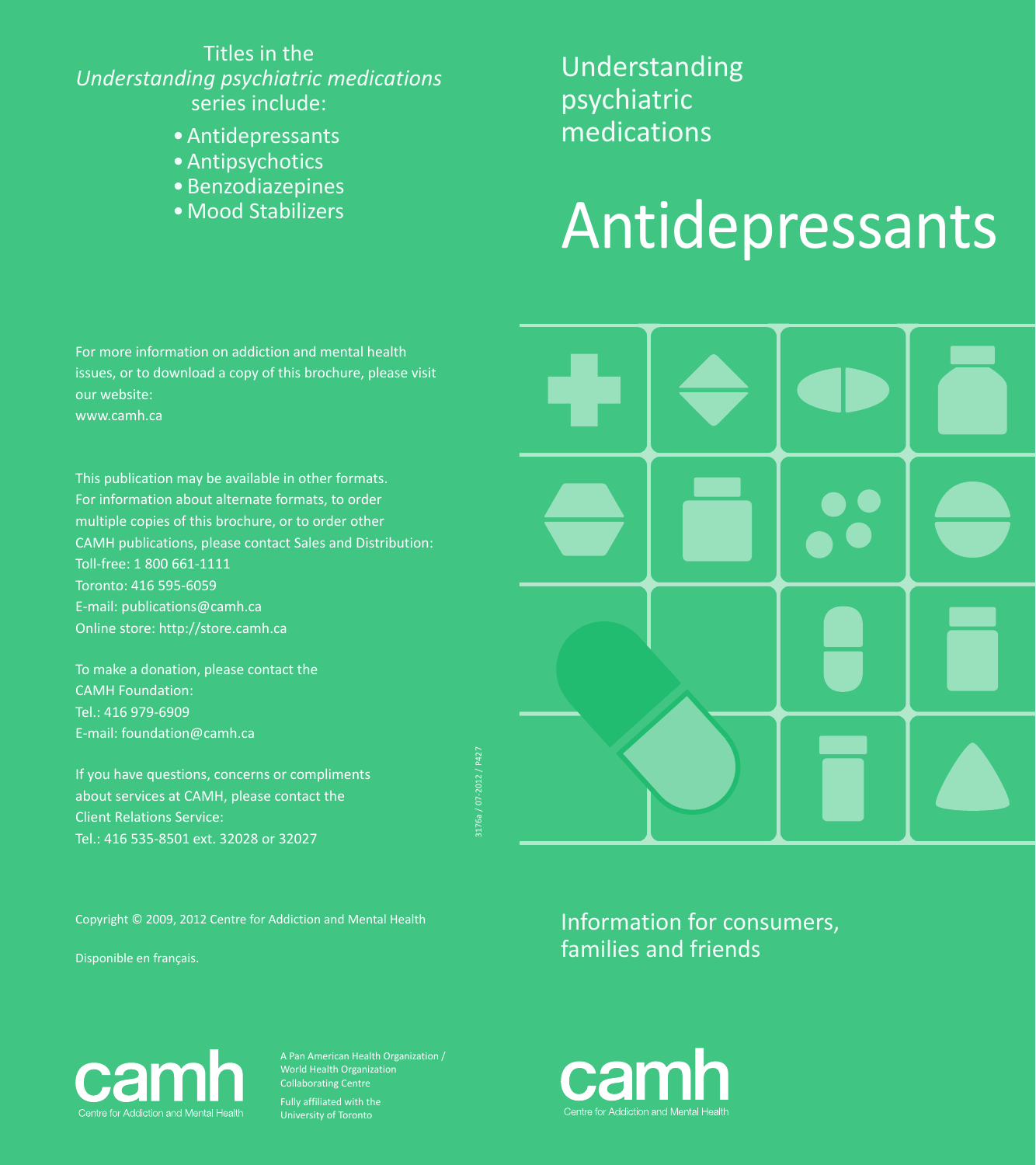#### **Table of contents**

**Do I need treatment?** *1*

#### **What do antidepressants do?** *2*

**Side-effects** *3*

*Do antidepressants increase the risk of suicide?*

#### **Types of antidepressants** *5*

SSRIs—selective serotonin reuptake inhibitors SNRIs—serotonin and norepinephrine reuptake inhibitors NDRIs—norepinephrine and dopamine reuptake inhibitors

NaSSAs—noradrenergic and specific serotonergic antidepressants

Cyclics

MAOIs—monoamine oxidase inhibitors *Controlling side-effects*

#### **Starting and stopping antidepressants** *8*

How long should I take antidepressants? Are antidepressants addictive? How do I cut down or stop taking antidepressants?

#### **Antidepressants, other drugs and driving** *10*

Will antidepressants interact with other medications? What if I drink alcohol or coffee while taking antidepressants?

What if I use street drugs while taking antidepressants? Will antidepressants affect my ability to drive safely?

#### **Antidepressants, sexuality and pregnancy** *11*

Will antidepressants affect my sex drive and function? Is it safe to take antidepressants while pregnant or breastfeeding?

#### **Is age an issue?** *12*

Children and teens Older adults

**Where can I get more information about psychiatric medications?** *13*

**How can I find treatment or a support group?** *13*

**ANTIDEPRESSANT medications are most commonly used to help relieve the distress of** depression or anxiety. They are also used to help with other conditions, such as bulimia and chronic pain.

These medications help many people with mental health problems. However, they don't work for everyone, and even when they do work well, they can only do so much. They often work best when they are combined with talk therapy, support from family and friends, and self-care, such as regular exercise, a nutritious diet and getting enough sleep. Learning how to live well in spite of your distress is also important.

Antidepressant medications can take up to several weeks to be fully effective. Early signs that the medication is working include improved sleep, appetite and energy. Improvement in mood usually comes later.

## **Do I need treatment?**

We all experience depression and anxiety at some level, and because of this, severe problems are sometimes trivialized. People who are severely depressed or anxious for a long time may feel they should be able to shake it off, and so don't seek treatment. Some people live this way for years.

If you are distressed for more than two weeks by feelings of sadness, despair and hopelessness, or by excessive worry that is hard to control, see a doctor for an assessment of your symptoms and situation and to discuss treatment and support options. Many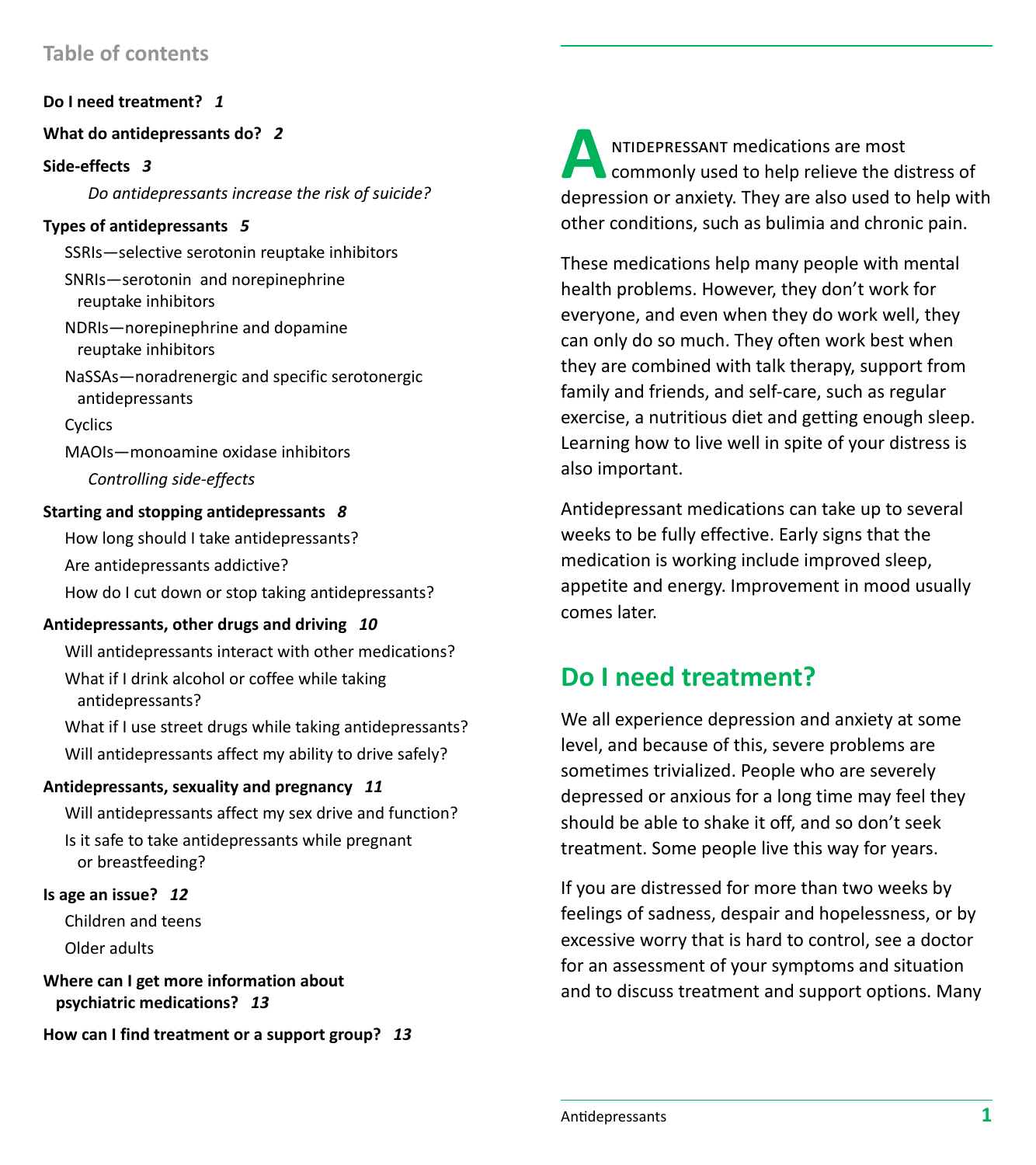people who are treated for depression or anxiety recover and never require treatment again. Early treatment can help to ensure treatment success.

Be sure your doctor knows if you have had times where you felt a reduced need for sleep in combination with an unusual amount of energy, or where your mood changed from feeling depressed to feeling unusually happy or irritable. Antidepressants can cause some people to switch from depression into mania. Mood stabilizer medications may be more suited to your needs, either on their own or in combination with antidepressants.

Medications are only one way of treating depression and anxiety; talk therapies, such as interpersonal therapy and cognitive-behavioural therapy can be just as effective. Depression and anxiety are often a signal that change is needed. These psychological approaches may help you to make the changes you need to make in your life. Peer support, school and job counselling and housing and employment supports can also help to deal with problems that may trigger or worsen depression or anxiety.

# **What do antidepressants do?**

Antidepressant medications increase the activity of certain chemicals, known as neurotransmitters, in the brain. Increasing the activity of the neurotransmitters serotonin, norepinephrine and dopamine seems to help lessen depression and anxiety. However, the brain is a very complex organ and the reasons why these drugs work are not yet fully understood.

We do know that these drugs help to relieve symptoms of depression and anxiety in up to 70 per cent of people who try them. This rate is even higher when people who don't get relief with one type of antidepressant try a second type.

# **Side-effects**

All medications can have side-effects. Some people experience no side-effects. Others may find the side-effects distressing. In most cases, side-effects lessen as treatment continues.

Treatment is usually started at a low dose, to minimize side-effects, and then slowly increased until the ideal dose is found. The ideal dose is one that provides the greatest benefit with minimum side-effects.

One of the main reasons why people stop taking these medications is the side-effects. Check the information given to you by your doctor or pharmacist on the specific effects of any drug you have been prescribed. If side-effects are not mild and tolerable, it is best to continue taking your medication as prescribed and let your doctor know as soon as possible. Your doctor may:

- encourage you to wait a little longer for the side-effects to fade
- adjust your dose
- suggest you take the medication at a different time of day
- prescribe other medications to help control side-effects
- change your medication
- stop medication treatment and suggest a different type of treatment approach.

Side-effects vary depending on the type of medication. More information on the various types of antidepressants is on the following pages.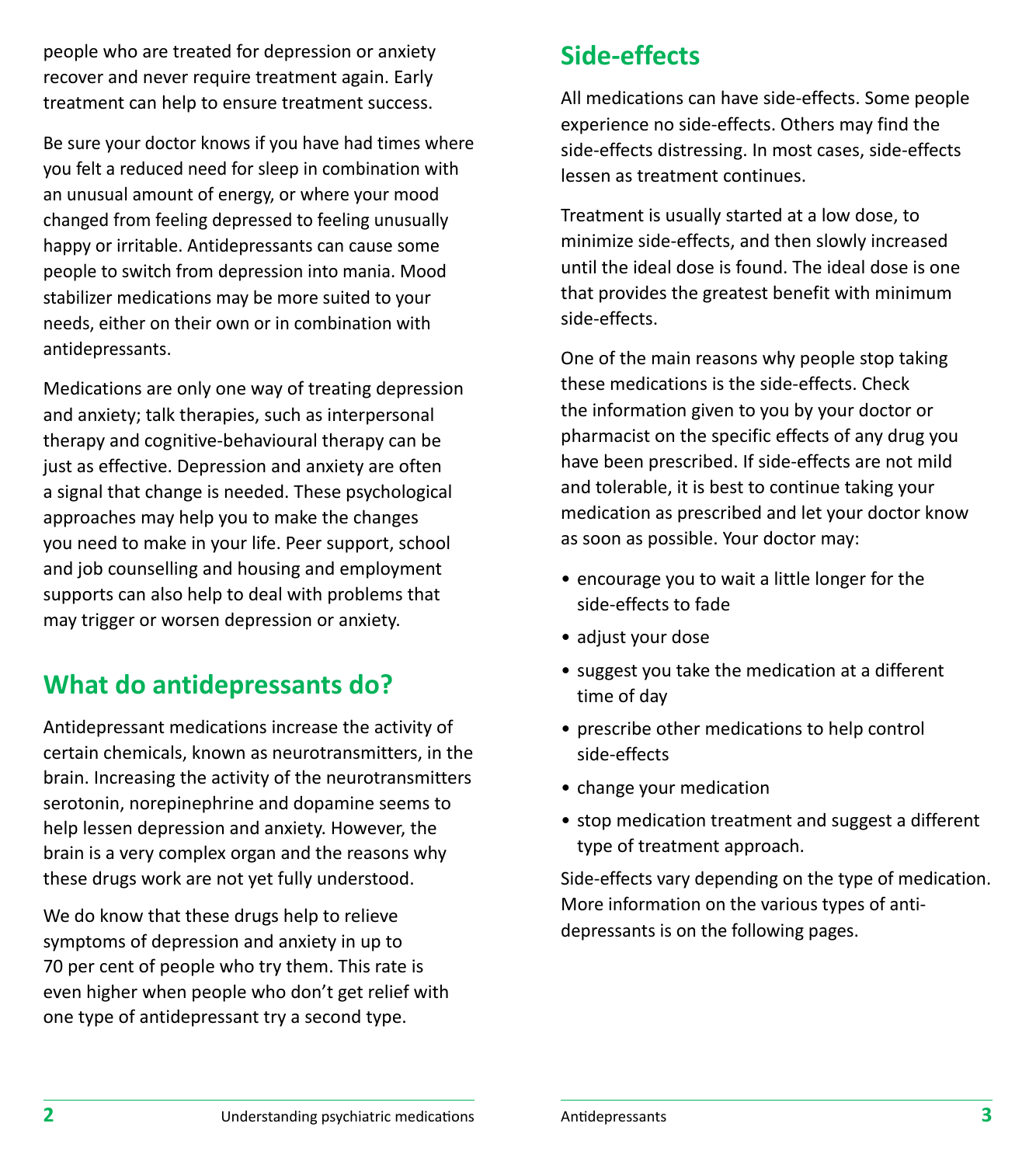#### *Do antidepressants increase the risk of suicide?*

*One of the symptoms of depression is suicidal thought and behaviour. When starting medication treatment for depression, people may be at an increased risk of suicide. One possible explanation is that it may be related to the increase in energy that comes early in treatment, before improvement in mood. In other words, antidepressants may give some people the energy to act on their suicidal thoughts.* 

*Antidepressants can also cause feelings of agitation, restlessness and detachment. These feelings may resemble symptoms of anxiety and may add to, rather than relieve, feelings of hopelessness and despair. Some people may become suicidal or violent. This reaction to antidepressants is thought to occur in about four per cent of people who take them, with the risk being highest in the first few weeks of treatment.*

*Before starting treatment, it is important to prepare for the possibility of feeling worse before you feel better. Know what supports are available to you and who you can call. When you begin treatment, monitor your thoughts and moods, and communicate any thoughts of hurting yourself or others with your doctor, a crisis line or the emergency department.* 

*If you experience an increase in suicidal thinking or anxiety, your doctor can help you decide if you should stop taking the medication or if you should try to be patient and give the medication a chance to work.*

## **Types of antidepressants**

There are several classes of antidepressants; within each class there are many individual medications. While all antidepressants work well overall, no drug or type of drug works equally well for everyone who takes it. You may be advised to try another type of antidepressant or to use a combination of antidepressants to seek relief from your distress.

The different types of antidepressants are listed below in the order in which they are most commonly prescribed.

#### *SSRIs—selective serotonin reuptake inhibitors*

This group of drugs, including fluoxetine (Prozac)\*, paroxetine (Paxil), fluvoxamine (Luvox), citalopram (Celexa), escitalopram (Cipralex) and sertraline (Zoloft), is usually the first choice for treatment of depression and anxiety problems. These medications are known to have milder side-effects than some other antidepressants. Buspirone (Buspar) is similar to SSRIs and has been found to help with anxiety but not depression.

Common side-effects include nausea, vomiting, diarrhea, weight gain, dry mouth, headaches, anxiety, sedation and a decrease in sexual desire and response. This group of drugs may also cause a jittery or restless feeling and sleep difficulties, such as problems falling asleep, waking in the night, vivid dreams or nightmares.

<sup>\*</sup> Medications are referred to in two ways: by their generic name and by their brand or trade names. Brand names available in Canada appear here in brackets.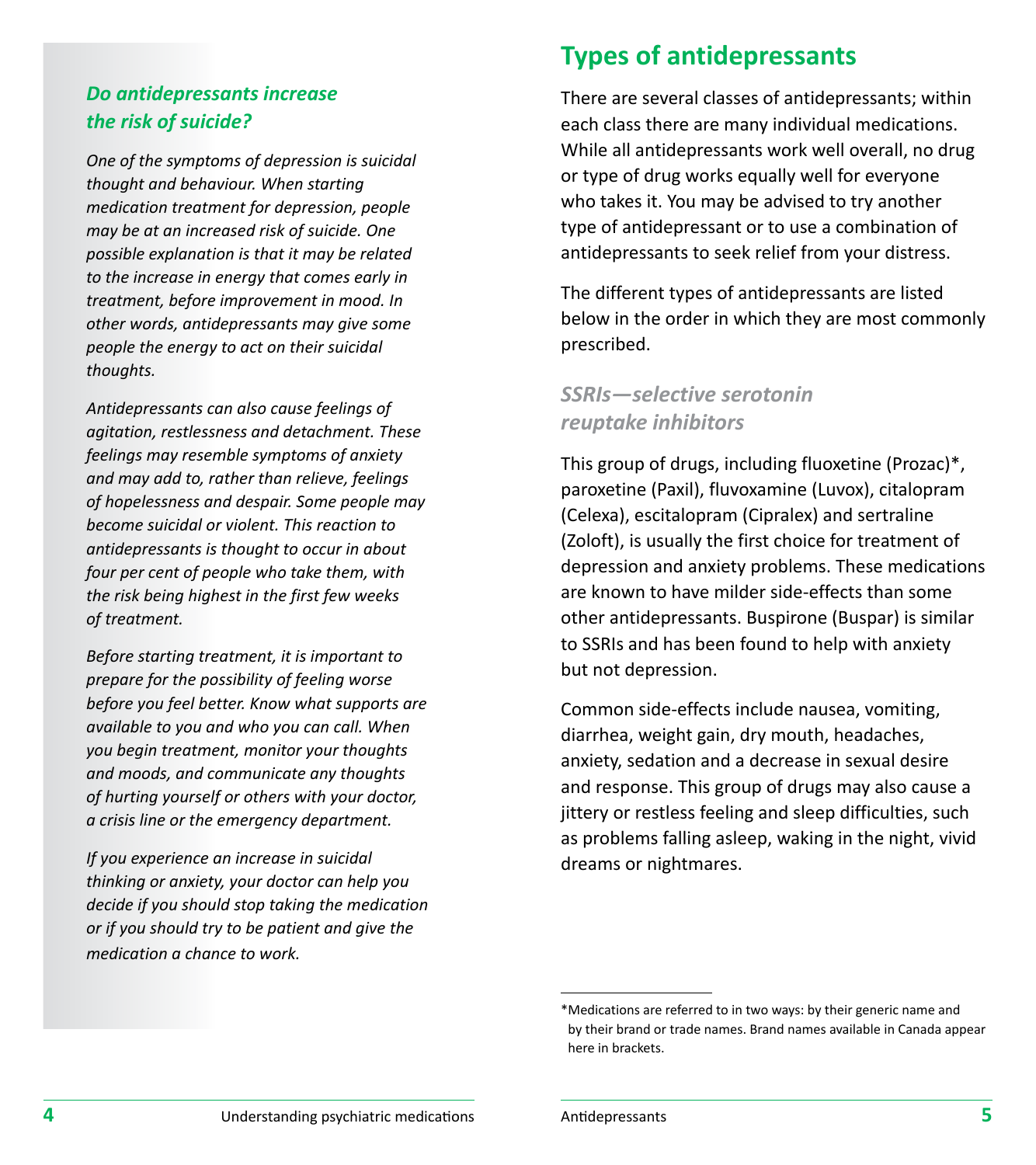## *SNRIs—serotonin and norepinephrine reuptake inhibitors*

This class of medications includes venlafaxine (Effexor), duloxetine (Cymbalta) and desvenlafaxine (Pristiq). These drugs are used to treat depression, anxiety problems and chronic pain.

Common side-effects include nausea, drowsiness, dizziness, nervousness or anxiety, fatigue, loss of appetite and sexual problems. In higher dosage, these medications may increase blood pressure.

## *NDRIs—norepinephrine and dopamine reuptake inhibitors*

The medication available in this class is bupropion (Wellbutrin, Zyban). When used to treat depression, it is often given for its energizing effects, in combination with other antidepressants. It is also used to treat attention-deficit/hyperactivity disorder and as a smoking cessation aid.

Common side-effects are jitteriness and insomnia.

#### *NaSSAs—noradrenergic and specific serotonergic antidepressants*

Mirtazapine (Remeron), the medication available in this class, is the most sedating antidepressant, making it a good choice for people who have insomnia or who are very anxious. This medication also helps to stimulate appetite.

Common side-effects are drowsiness and weight gain.

#### *Cyclics*

This older group includes amitriptyline (Elavil), maprotiline (Ludiomil), imipramine (Tofranil), desipramine (Norpramin), nortriptyline (Novo-Nortriptyline) and clomipramine (Anafranil).

Because these drugs tend to have more side-effects than the newer drugs, they are not often a first choice for treatment. However, when other drugs do not provide relief from severe depression, these drugs may help.

Common side-effects include dry mouth, tremors, constipation, sedation, blurred vision, difficulty urinating, weight gain and dizziness. Because cyclics may cause heart rhythm abnormalities, your doctor should give you an electrocardiogram (ECG) before you take this medication.

#### *MAOIs—monoamine oxidase inhibitors*

Monoamine oxidase inhibitors, or MAOIs, such as phenelzine (Nardil) and tranylcypromine (Parnate) were the first class of antidepressants. MAOIs are effective, but they are not often used because people who take them must follow a special diet.

A newer MAOI, moclobemide (Manerix), can be used without dietary restrictions; however, it may not be as effective as other MAOIs.

Common side-effects include a change of blood pressure when moving from a sitting to a standing position (orthostatic hypotension), insomnia, swelling and weight gain.

#### *Controlling side-effects*

*You can help to control possible side-effects on your own by:*

- *• getting regular exercise and eating a low-fat, low-sugar, high-fibre diet (e.g., bran, fruits and vegetables) to help prevent weight gain and constipation*
- *• using sugarless candy or gum, drinking water and brushing your teeth regularly to increase salivation and ease dry mouth*
- *• getting up slowly from a sitting or lying position to help prevent dizziness.*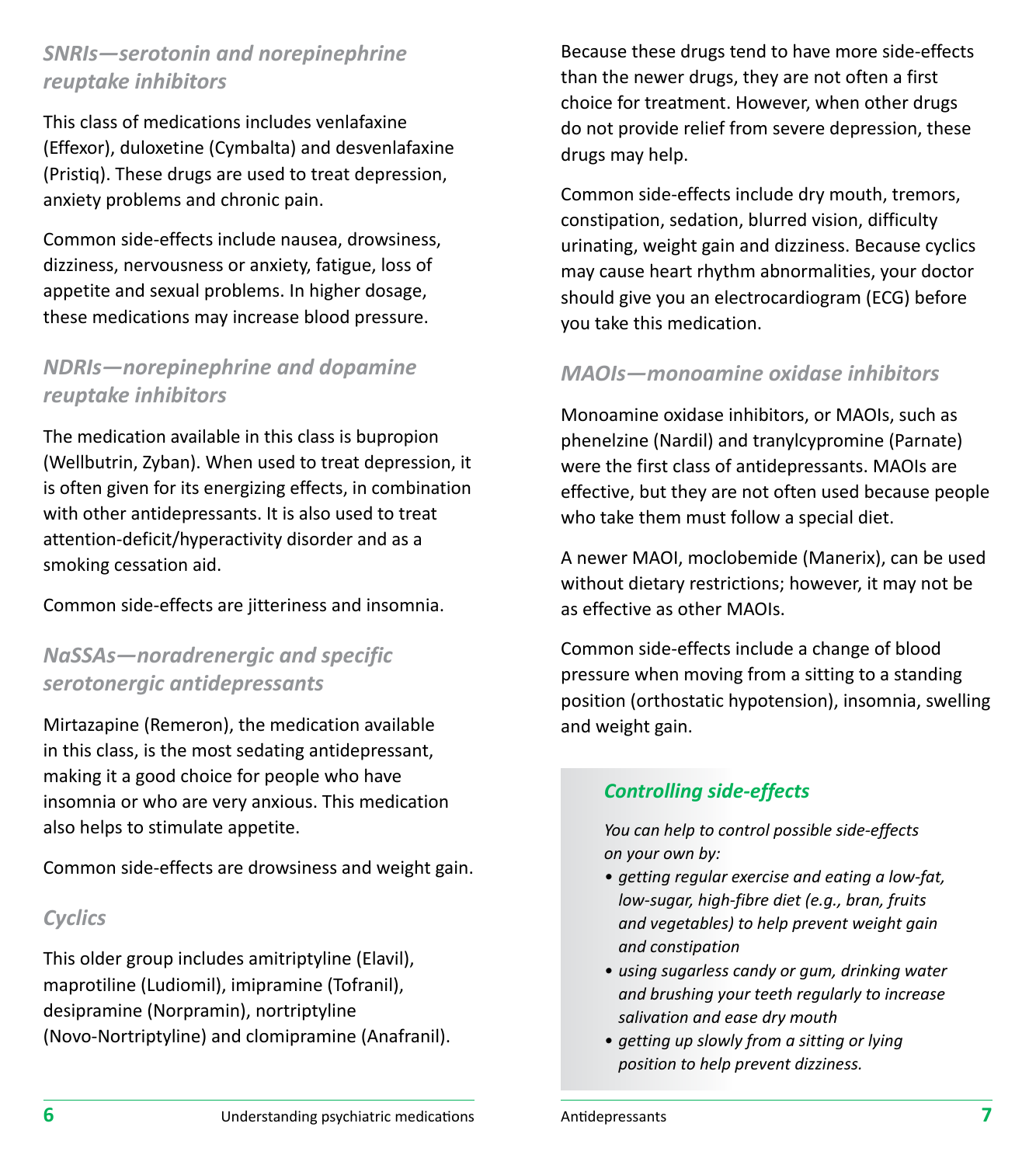## **Starting and stopping antidepressants**

#### *How long should I take antidepressants?*

When you start a new antidepressant, the first step is to decide whether you can tolerate the side-effects; this should become clear within a few weeks. The next step is to decide whether the drug helps with your depression or anxiety; for this, you will need to take it at full dose for at least six weeks.

If the medication does work for you, your doctor will advise you to continue taking it for at least six months after you start to feel its beneficial effects. People who stop taking antidepressants too soon risk having the symptoms of their depression or anxiety problem return. Most people who take antidepressants need to take them for at least a year. People who experience depression that keeps coming back may need to take them for a longer term.

#### *Are antidepressants addictive?*

Drugs that are addictive produce a feeling of euphoria, a strong desire to continue using the drug, and a need to increase the amount used to achieve the same effect. Antidepressants do not have these effects.

Antidepressants do, however, have one thing in common with some addictive drugs—they can cause withdrawal effects when you stop taking them. When you take antidepressants for months or years, your body adjusts to the presence of the drug. If you then stop using it, especially if you stop suddenly, you may experience withdrawal effects such as muscle aches, electric-shock-like sensations, dizziness, headache, nausea, chills and diarrhea. These effects are most commonly reported with paroxetine (Paxil) and venlafaxine (Effexor); however, they can occur with

any antidepressant. Some people find these effects distressing and have difficulty withdrawing from these drugs.

## *How do I cut down or stop taking antidepressants?*

Whether you want to cut down your dose or stop taking a medication, the same rule applies: go slowly. Sudden changes in your dose can greatly increase your risk of having another mood episode.

The first step is to ask yourself if this is the right time. Are you feeling well? Is the level of stress in your life manageable? Do you feel supported by your family and friends?

If you think you're ready, talk to your doctor. If your doctor doesn't agree, find out why. If you are not satisfied with his or her reasons, you may want to see another doctor for a second opinion.

If your doctor does agree, he or she will advise you not to skip doses but to reduce your dose gradually usually by about 10 per cent at a time—with at least two to three weeks between each reduction. This process of cutting back can take several months. Using a pill cutter can help you to cut your dose down in small amounts.

If you want to stop taking more than one medication, your doctor will usually suggest that you lower the dose of one drug at a time.

As you cut down, if you start to feel unwell, let your doctor know. He or she can help you determine whether you are experiencing withdrawal effects or signs that symptoms are returning. Don't be afraid to go back up with your dose. Find the dose that works best for you.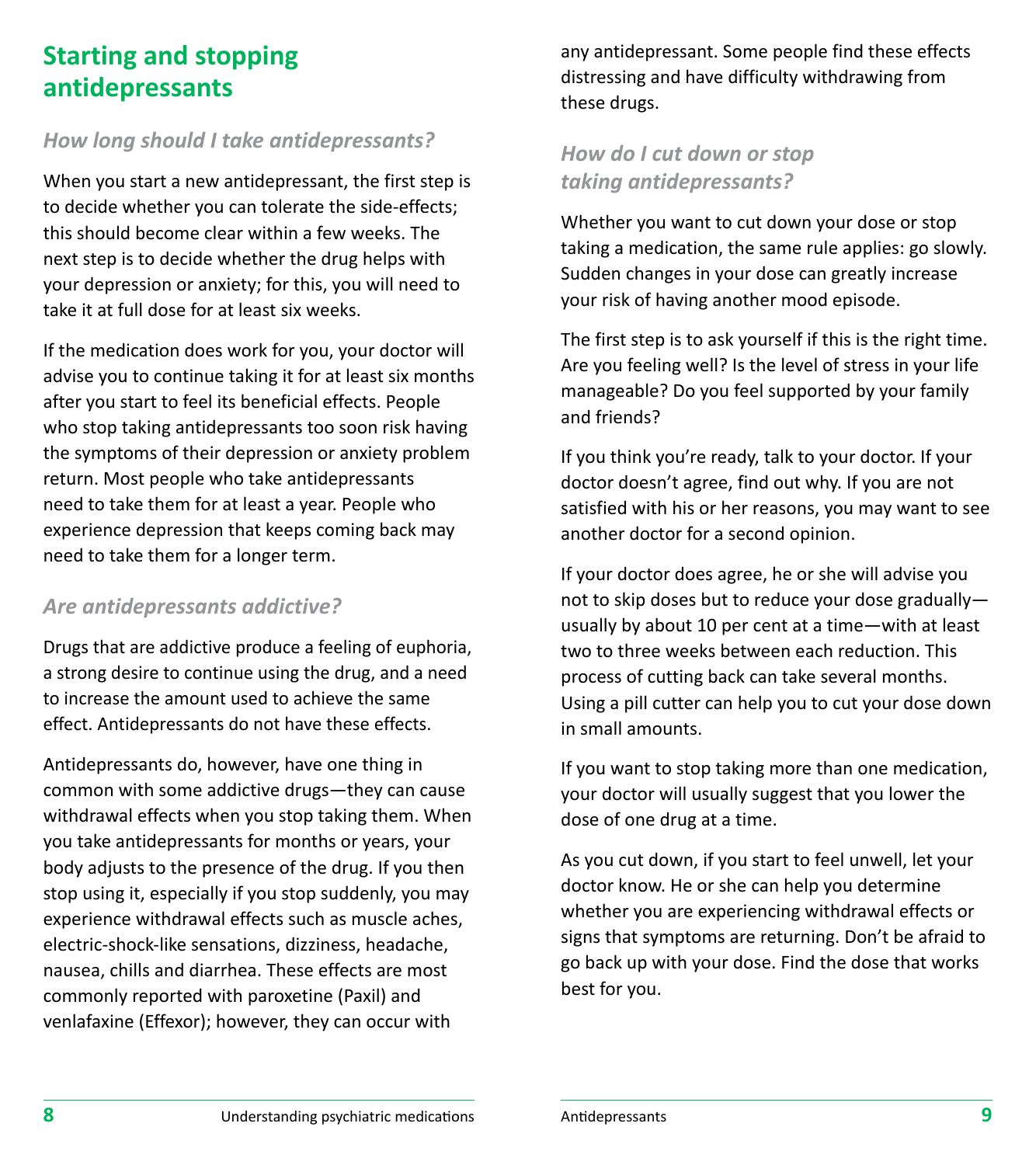# **Antidepressants, other drugs and driving**

#### *Will antidepressants interact with other medications?*

Antidepressants may interact with some other types of medication, even over-the-counter medications, such as cold or allergy tablets or cough syrups, and some herbal remedies, such as St. John's wort. Always ask your doctor, dentist or pharmacist about potential drug interactions with the medication you are taking before you take other medications.

#### *What if I drink alcohol or coffee while taking antidepressants?*

Drinking alcohol can worsen symptoms of depression or anxiety. Alcohol can also worsen some side-effects of antidepressants, making you more sleepy, dizzy and lightheaded. However, if you have been taking antidepressants for more than a few weeks, and you are feeling well, having a drink or two on occasion should be okay—but remember that one drink could have the effect of two or even three drinks.

The caffeine in coffee and other beverages can cause problems if you struggle with depression or anxiety. Depression disrupts sleep and caffeine, a stimulant, can make the problem worse. It is better to drink decaffeinated coffee and beverages or to decrease the amount you drink.

## *What if I use street drugs while taking antidepressants?*

If you're taking antidepressants, chances are you're trying to get relief from symptoms of depression or anxiety. You want to feel well. While street drugs such as marijuana or cocaine may have some effects that seem to make you feel better for a while, mixing the

effects of these drugs with your symptoms may make your situation worse. Street drugs may also interact with your medication, for example, by interfering with its effectiveness or by worsening side-effects.

## *Will antidepressants affect my ability to drive safely?*

Depression itself can lead to fatigue and concentration problems, affecting your ability to drive. Antidepressant medications may also cause drowsiness, especially in the early stages of treatment, before your body has adjusted to the medication. If you feel drowsy, do not drive a car or operate machinery. Alcohol, sedatives and antihistamines (cold and hay fever medication) will worsen the problem. It's never wise to drive after drinking alcohol, and it's even more important to follow this rule when taking antidepressants.

# **Antidepressants, sexuality and pregnancy**

## *Will antidepressants affect my sex drive and function?*

Both depression and the drugs used to treat it can decrease people's desire for sex. Antidepressants, especially those that increase serotonin activity, can also negatively affect sexual function. Sexual side-effects of antidepressants can include delayed ejaculation and the inability to experience an orgasm.

Many factors affect your sexuality. When antidepressants bring relief from the distress of depression or anxiety, this may help you to focus more on your partner and to feel more desire. If you think your medication affects your sexual function, your doctor may be able to help by changing your dose, switching medication or adding other medications.